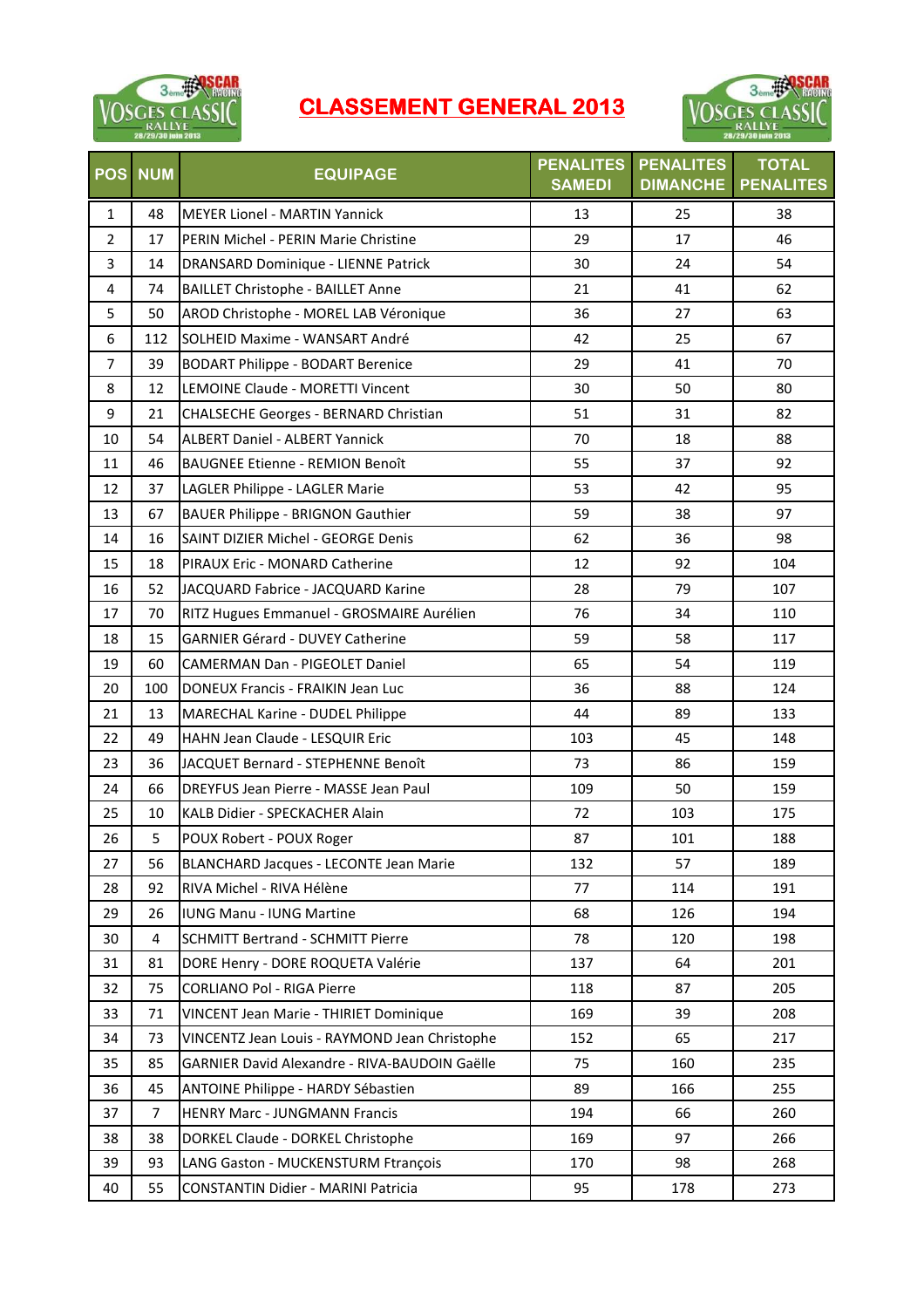| 41<br><b>GAIDOZ Luc - MACOIN Laurent</b><br>110<br>287<br>42<br>177<br>LEFEBVRE Patrick - LEFEBVRE Anaïs<br>219<br>81<br>300<br>43<br>101<br>30<br>111<br>198<br>309<br>44<br>JOMINET Michel - SUSSOT Olivier<br>89<br>MICHEL Jean Paul - BARTHELEMY Gaétan<br>185<br>135<br>320<br>45<br>70<br>46<br>31<br>BAUER Jacqueline - BRIGNON Nathalie<br>272<br>342<br>34<br>LAMOTTE André - POLET Joseph<br>295<br>51<br>346<br>47<br>62<br><b>CUIF Gérard -BRACONNIER Nicolas</b><br>271<br>78<br>349<br>48<br>58<br>306<br>56<br>362<br>49<br>CARVALHEIRO Jorge - JOAHO Mendes<br>94<br>RENAUDIN Stéphane - CHARBONNIER Pierre<br>330<br>33<br>363<br>50<br><b>VINCENT Charles-Edouard - CAZES Nicolas</b><br>51<br>105<br>299<br>71<br>370<br>79<br>52<br>118<br>L'AOUSTET Gérard - L'AOUSTET Martine<br>307<br>386<br>9<br>53<br>GIL Richard - LETSCHER Esther<br>165<br>223<br>388<br>321<br>54<br>8<br>FAVE-LESAGE Joël - PIERRE Jean Michel<br>80<br>401<br>320<br>98<br>55<br>32<br>SENIURA Martine - SENIURA Etienne<br>418<br>6<br><b>GUILLEMIN Patrick - SUDRE Daniel</b><br>141<br>278<br>419<br>56<br>57<br>119<br><b>ANTOINE David - PORTIER Tluriel</b><br>235<br>205<br>440<br>69<br>99<br>358<br>58<br>BRUNET Jean Pierre - BRUNET Michèle<br>457<br>59<br>23<br>LAMI Jacques - BAUD Jacques<br>357<br>117<br>474<br>59<br><b>MAIRE Christian - BURGUN Gilles</b><br>239<br>242<br>481<br>60<br>28<br>PAULET Dominique - CAUDEN Franck<br>246<br>282<br>528<br>61<br>483<br>62<br>65<br>ACKER Jean François - ACKER Delphine<br>102<br>585<br>80<br>BARADEL Philippe - BARADEL Sylvie<br>458<br>128<br>586<br>63<br>117<br>AESCHLIMANN Rudy - VIGNAC Grégory<br>473<br>119<br>592<br>64<br>65<br>541<br>606<br>65<br>79<br>THIEBAUT Jean Paul - FETET Dominique<br>576<br>JULIEN Michel - LAURENT Bertrand<br>112<br>688<br>66<br>84<br>51<br>OSWALD Catherine - OSWALD Emilie<br>513<br>181<br>694<br>67<br>601<br>68<br>29<br>119<br>720<br>NICAISE Etienne - BEAUME Richard<br>69<br>ZAGULA Ferdinand - ZAGULA Maximilien<br>484<br>250<br>95<br>734<br>35<br>JULLIEN Axel - JULLIEN Sandrine<br>324<br>428<br>70<br>752<br>57<br>MONANGE Jean Jacques - TRAGLIA Jean Pierre<br>236<br>555<br>791<br>71<br>72<br>43<br>209<br>610<br>819<br><b>GEORGES Daniel -GEORGES Marc</b><br><b>BROCHET Vincent - WEHRUNG Fabrice</b><br>646<br>290<br>936<br>73<br>72<br>27<br><b>ANTOINE Marc - ROELLINGER Xavier</b><br>809<br>131<br>940<br>74<br>593<br>365<br>958<br>75<br>111<br>PETITDIDIER Gérard - VIRY Francis<br>922<br>975<br>47<br>LEFORT Eric - LESIEUR Alain<br>53<br>76<br>309<br>77<br>76<br><b>CHOUET Thomas - CONSTANTIN Fanny</b><br>731<br>1040<br>MOUGEL Raymond - DEVILLE Christian<br>747<br>78<br>114<br>315<br>1062<br>103<br>UME Benoît - BROK Catherine<br>384<br>685<br>1069<br>79<br><b>BOTTE Alexandre - MEYER Michel</b><br>314<br>762<br>80<br>106<br>1076<br>53<br>1059<br>81<br>DELAHAYE Didier - DELAHAYE Catherinel<br>123<br>1182<br>96<br>DELAHAYE Bruno - DELAHAYE Pascal<br>195<br>998<br>1193<br>82<br>83<br>78<br><b>BITTON Claude - BITTON Sarah</b><br>623<br>610<br>1233<br>115<br>L'AOUSTET Antoine - MONNIN Romain<br>555<br>683<br>84<br>1238<br>85<br>CAZES Olivier - RIDEAU David<br>549<br>732<br>1281<br>110<br>86<br>KRON Olivier - BAUMGRATZ Sébastien<br>655<br>777<br>102<br>1432 | 41 | 86 | <b>GILLES Daniel - GILLES Bernard</b> | 98 | 183 | 281 |
|--------------------------------------------------------------------------------------------------------------------------------------------------------------------------------------------------------------------------------------------------------------------------------------------------------------------------------------------------------------------------------------------------------------------------------------------------------------------------------------------------------------------------------------------------------------------------------------------------------------------------------------------------------------------------------------------------------------------------------------------------------------------------------------------------------------------------------------------------------------------------------------------------------------------------------------------------------------------------------------------------------------------------------------------------------------------------------------------------------------------------------------------------------------------------------------------------------------------------------------------------------------------------------------------------------------------------------------------------------------------------------------------------------------------------------------------------------------------------------------------------------------------------------------------------------------------------------------------------------------------------------------------------------------------------------------------------------------------------------------------------------------------------------------------------------------------------------------------------------------------------------------------------------------------------------------------------------------------------------------------------------------------------------------------------------------------------------------------------------------------------------------------------------------------------------------------------------------------------------------------------------------------------------------------------------------------------------------------------------------------------------------------------------------------------------------------------------------------------------------------------------------------------------------------------------------------------------------------------------------------------------------------------------------------------------------------------------------------------------------------------------------------------------------------------------------------------------------------------------------------------------------------------------------------------------------------------------------------------------------------------------------------------------------------------------------------------------------------------------------------------------------------------------------------------------------------------------------------------------------------------------------------------------------------------------------------------------------------------|----|----|---------------------------------------|----|-----|-----|
|                                                                                                                                                                                                                                                                                                                                                                                                                                                                                                                                                                                                                                                                                                                                                                                                                                                                                                                                                                                                                                                                                                                                                                                                                                                                                                                                                                                                                                                                                                                                                                                                                                                                                                                                                                                                                                                                                                                                                                                                                                                                                                                                                                                                                                                                                                                                                                                                                                                                                                                                                                                                                                                                                                                                                                                                                                                                                                                                                                                                                                                                                                                                                                                                                                                                                                                                                  |    |    |                                       |    |     |     |
|                                                                                                                                                                                                                                                                                                                                                                                                                                                                                                                                                                                                                                                                                                                                                                                                                                                                                                                                                                                                                                                                                                                                                                                                                                                                                                                                                                                                                                                                                                                                                                                                                                                                                                                                                                                                                                                                                                                                                                                                                                                                                                                                                                                                                                                                                                                                                                                                                                                                                                                                                                                                                                                                                                                                                                                                                                                                                                                                                                                                                                                                                                                                                                                                                                                                                                                                                  |    |    |                                       |    |     |     |
|                                                                                                                                                                                                                                                                                                                                                                                                                                                                                                                                                                                                                                                                                                                                                                                                                                                                                                                                                                                                                                                                                                                                                                                                                                                                                                                                                                                                                                                                                                                                                                                                                                                                                                                                                                                                                                                                                                                                                                                                                                                                                                                                                                                                                                                                                                                                                                                                                                                                                                                                                                                                                                                                                                                                                                                                                                                                                                                                                                                                                                                                                                                                                                                                                                                                                                                                                  |    |    |                                       |    |     |     |
|                                                                                                                                                                                                                                                                                                                                                                                                                                                                                                                                                                                                                                                                                                                                                                                                                                                                                                                                                                                                                                                                                                                                                                                                                                                                                                                                                                                                                                                                                                                                                                                                                                                                                                                                                                                                                                                                                                                                                                                                                                                                                                                                                                                                                                                                                                                                                                                                                                                                                                                                                                                                                                                                                                                                                                                                                                                                                                                                                                                                                                                                                                                                                                                                                                                                                                                                                  |    |    |                                       |    |     |     |
|                                                                                                                                                                                                                                                                                                                                                                                                                                                                                                                                                                                                                                                                                                                                                                                                                                                                                                                                                                                                                                                                                                                                                                                                                                                                                                                                                                                                                                                                                                                                                                                                                                                                                                                                                                                                                                                                                                                                                                                                                                                                                                                                                                                                                                                                                                                                                                                                                                                                                                                                                                                                                                                                                                                                                                                                                                                                                                                                                                                                                                                                                                                                                                                                                                                                                                                                                  |    |    |                                       |    |     |     |
|                                                                                                                                                                                                                                                                                                                                                                                                                                                                                                                                                                                                                                                                                                                                                                                                                                                                                                                                                                                                                                                                                                                                                                                                                                                                                                                                                                                                                                                                                                                                                                                                                                                                                                                                                                                                                                                                                                                                                                                                                                                                                                                                                                                                                                                                                                                                                                                                                                                                                                                                                                                                                                                                                                                                                                                                                                                                                                                                                                                                                                                                                                                                                                                                                                                                                                                                                  |    |    |                                       |    |     |     |
|                                                                                                                                                                                                                                                                                                                                                                                                                                                                                                                                                                                                                                                                                                                                                                                                                                                                                                                                                                                                                                                                                                                                                                                                                                                                                                                                                                                                                                                                                                                                                                                                                                                                                                                                                                                                                                                                                                                                                                                                                                                                                                                                                                                                                                                                                                                                                                                                                                                                                                                                                                                                                                                                                                                                                                                                                                                                                                                                                                                                                                                                                                                                                                                                                                                                                                                                                  |    |    |                                       |    |     |     |
|                                                                                                                                                                                                                                                                                                                                                                                                                                                                                                                                                                                                                                                                                                                                                                                                                                                                                                                                                                                                                                                                                                                                                                                                                                                                                                                                                                                                                                                                                                                                                                                                                                                                                                                                                                                                                                                                                                                                                                                                                                                                                                                                                                                                                                                                                                                                                                                                                                                                                                                                                                                                                                                                                                                                                                                                                                                                                                                                                                                                                                                                                                                                                                                                                                                                                                                                                  |    |    |                                       |    |     |     |
|                                                                                                                                                                                                                                                                                                                                                                                                                                                                                                                                                                                                                                                                                                                                                                                                                                                                                                                                                                                                                                                                                                                                                                                                                                                                                                                                                                                                                                                                                                                                                                                                                                                                                                                                                                                                                                                                                                                                                                                                                                                                                                                                                                                                                                                                                                                                                                                                                                                                                                                                                                                                                                                                                                                                                                                                                                                                                                                                                                                                                                                                                                                                                                                                                                                                                                                                                  |    |    |                                       |    |     |     |
|                                                                                                                                                                                                                                                                                                                                                                                                                                                                                                                                                                                                                                                                                                                                                                                                                                                                                                                                                                                                                                                                                                                                                                                                                                                                                                                                                                                                                                                                                                                                                                                                                                                                                                                                                                                                                                                                                                                                                                                                                                                                                                                                                                                                                                                                                                                                                                                                                                                                                                                                                                                                                                                                                                                                                                                                                                                                                                                                                                                                                                                                                                                                                                                                                                                                                                                                                  |    |    |                                       |    |     |     |
|                                                                                                                                                                                                                                                                                                                                                                                                                                                                                                                                                                                                                                                                                                                                                                                                                                                                                                                                                                                                                                                                                                                                                                                                                                                                                                                                                                                                                                                                                                                                                                                                                                                                                                                                                                                                                                                                                                                                                                                                                                                                                                                                                                                                                                                                                                                                                                                                                                                                                                                                                                                                                                                                                                                                                                                                                                                                                                                                                                                                                                                                                                                                                                                                                                                                                                                                                  |    |    |                                       |    |     |     |
|                                                                                                                                                                                                                                                                                                                                                                                                                                                                                                                                                                                                                                                                                                                                                                                                                                                                                                                                                                                                                                                                                                                                                                                                                                                                                                                                                                                                                                                                                                                                                                                                                                                                                                                                                                                                                                                                                                                                                                                                                                                                                                                                                                                                                                                                                                                                                                                                                                                                                                                                                                                                                                                                                                                                                                                                                                                                                                                                                                                                                                                                                                                                                                                                                                                                                                                                                  |    |    |                                       |    |     |     |
|                                                                                                                                                                                                                                                                                                                                                                                                                                                                                                                                                                                                                                                                                                                                                                                                                                                                                                                                                                                                                                                                                                                                                                                                                                                                                                                                                                                                                                                                                                                                                                                                                                                                                                                                                                                                                                                                                                                                                                                                                                                                                                                                                                                                                                                                                                                                                                                                                                                                                                                                                                                                                                                                                                                                                                                                                                                                                                                                                                                                                                                                                                                                                                                                                                                                                                                                                  |    |    |                                       |    |     |     |
|                                                                                                                                                                                                                                                                                                                                                                                                                                                                                                                                                                                                                                                                                                                                                                                                                                                                                                                                                                                                                                                                                                                                                                                                                                                                                                                                                                                                                                                                                                                                                                                                                                                                                                                                                                                                                                                                                                                                                                                                                                                                                                                                                                                                                                                                                                                                                                                                                                                                                                                                                                                                                                                                                                                                                                                                                                                                                                                                                                                                                                                                                                                                                                                                                                                                                                                                                  |    |    |                                       |    |     |     |
|                                                                                                                                                                                                                                                                                                                                                                                                                                                                                                                                                                                                                                                                                                                                                                                                                                                                                                                                                                                                                                                                                                                                                                                                                                                                                                                                                                                                                                                                                                                                                                                                                                                                                                                                                                                                                                                                                                                                                                                                                                                                                                                                                                                                                                                                                                                                                                                                                                                                                                                                                                                                                                                                                                                                                                                                                                                                                                                                                                                                                                                                                                                                                                                                                                                                                                                                                  |    |    |                                       |    |     |     |
|                                                                                                                                                                                                                                                                                                                                                                                                                                                                                                                                                                                                                                                                                                                                                                                                                                                                                                                                                                                                                                                                                                                                                                                                                                                                                                                                                                                                                                                                                                                                                                                                                                                                                                                                                                                                                                                                                                                                                                                                                                                                                                                                                                                                                                                                                                                                                                                                                                                                                                                                                                                                                                                                                                                                                                                                                                                                                                                                                                                                                                                                                                                                                                                                                                                                                                                                                  |    |    |                                       |    |     |     |
|                                                                                                                                                                                                                                                                                                                                                                                                                                                                                                                                                                                                                                                                                                                                                                                                                                                                                                                                                                                                                                                                                                                                                                                                                                                                                                                                                                                                                                                                                                                                                                                                                                                                                                                                                                                                                                                                                                                                                                                                                                                                                                                                                                                                                                                                                                                                                                                                                                                                                                                                                                                                                                                                                                                                                                                                                                                                                                                                                                                                                                                                                                                                                                                                                                                                                                                                                  |    |    |                                       |    |     |     |
|                                                                                                                                                                                                                                                                                                                                                                                                                                                                                                                                                                                                                                                                                                                                                                                                                                                                                                                                                                                                                                                                                                                                                                                                                                                                                                                                                                                                                                                                                                                                                                                                                                                                                                                                                                                                                                                                                                                                                                                                                                                                                                                                                                                                                                                                                                                                                                                                                                                                                                                                                                                                                                                                                                                                                                                                                                                                                                                                                                                                                                                                                                                                                                                                                                                                                                                                                  |    |    |                                       |    |     |     |
|                                                                                                                                                                                                                                                                                                                                                                                                                                                                                                                                                                                                                                                                                                                                                                                                                                                                                                                                                                                                                                                                                                                                                                                                                                                                                                                                                                                                                                                                                                                                                                                                                                                                                                                                                                                                                                                                                                                                                                                                                                                                                                                                                                                                                                                                                                                                                                                                                                                                                                                                                                                                                                                                                                                                                                                                                                                                                                                                                                                                                                                                                                                                                                                                                                                                                                                                                  |    |    |                                       |    |     |     |
|                                                                                                                                                                                                                                                                                                                                                                                                                                                                                                                                                                                                                                                                                                                                                                                                                                                                                                                                                                                                                                                                                                                                                                                                                                                                                                                                                                                                                                                                                                                                                                                                                                                                                                                                                                                                                                                                                                                                                                                                                                                                                                                                                                                                                                                                                                                                                                                                                                                                                                                                                                                                                                                                                                                                                                                                                                                                                                                                                                                                                                                                                                                                                                                                                                                                                                                                                  |    |    |                                       |    |     |     |
|                                                                                                                                                                                                                                                                                                                                                                                                                                                                                                                                                                                                                                                                                                                                                                                                                                                                                                                                                                                                                                                                                                                                                                                                                                                                                                                                                                                                                                                                                                                                                                                                                                                                                                                                                                                                                                                                                                                                                                                                                                                                                                                                                                                                                                                                                                                                                                                                                                                                                                                                                                                                                                                                                                                                                                                                                                                                                                                                                                                                                                                                                                                                                                                                                                                                                                                                                  |    |    |                                       |    |     |     |
|                                                                                                                                                                                                                                                                                                                                                                                                                                                                                                                                                                                                                                                                                                                                                                                                                                                                                                                                                                                                                                                                                                                                                                                                                                                                                                                                                                                                                                                                                                                                                                                                                                                                                                                                                                                                                                                                                                                                                                                                                                                                                                                                                                                                                                                                                                                                                                                                                                                                                                                                                                                                                                                                                                                                                                                                                                                                                                                                                                                                                                                                                                                                                                                                                                                                                                                                                  |    |    |                                       |    |     |     |
|                                                                                                                                                                                                                                                                                                                                                                                                                                                                                                                                                                                                                                                                                                                                                                                                                                                                                                                                                                                                                                                                                                                                                                                                                                                                                                                                                                                                                                                                                                                                                                                                                                                                                                                                                                                                                                                                                                                                                                                                                                                                                                                                                                                                                                                                                                                                                                                                                                                                                                                                                                                                                                                                                                                                                                                                                                                                                                                                                                                                                                                                                                                                                                                                                                                                                                                                                  |    |    |                                       |    |     |     |
|                                                                                                                                                                                                                                                                                                                                                                                                                                                                                                                                                                                                                                                                                                                                                                                                                                                                                                                                                                                                                                                                                                                                                                                                                                                                                                                                                                                                                                                                                                                                                                                                                                                                                                                                                                                                                                                                                                                                                                                                                                                                                                                                                                                                                                                                                                                                                                                                                                                                                                                                                                                                                                                                                                                                                                                                                                                                                                                                                                                                                                                                                                                                                                                                                                                                                                                                                  |    |    |                                       |    |     |     |
|                                                                                                                                                                                                                                                                                                                                                                                                                                                                                                                                                                                                                                                                                                                                                                                                                                                                                                                                                                                                                                                                                                                                                                                                                                                                                                                                                                                                                                                                                                                                                                                                                                                                                                                                                                                                                                                                                                                                                                                                                                                                                                                                                                                                                                                                                                                                                                                                                                                                                                                                                                                                                                                                                                                                                                                                                                                                                                                                                                                                                                                                                                                                                                                                                                                                                                                                                  |    |    |                                       |    |     |     |
|                                                                                                                                                                                                                                                                                                                                                                                                                                                                                                                                                                                                                                                                                                                                                                                                                                                                                                                                                                                                                                                                                                                                                                                                                                                                                                                                                                                                                                                                                                                                                                                                                                                                                                                                                                                                                                                                                                                                                                                                                                                                                                                                                                                                                                                                                                                                                                                                                                                                                                                                                                                                                                                                                                                                                                                                                                                                                                                                                                                                                                                                                                                                                                                                                                                                                                                                                  |    |    |                                       |    |     |     |
|                                                                                                                                                                                                                                                                                                                                                                                                                                                                                                                                                                                                                                                                                                                                                                                                                                                                                                                                                                                                                                                                                                                                                                                                                                                                                                                                                                                                                                                                                                                                                                                                                                                                                                                                                                                                                                                                                                                                                                                                                                                                                                                                                                                                                                                                                                                                                                                                                                                                                                                                                                                                                                                                                                                                                                                                                                                                                                                                                                                                                                                                                                                                                                                                                                                                                                                                                  |    |    |                                       |    |     |     |
|                                                                                                                                                                                                                                                                                                                                                                                                                                                                                                                                                                                                                                                                                                                                                                                                                                                                                                                                                                                                                                                                                                                                                                                                                                                                                                                                                                                                                                                                                                                                                                                                                                                                                                                                                                                                                                                                                                                                                                                                                                                                                                                                                                                                                                                                                                                                                                                                                                                                                                                                                                                                                                                                                                                                                                                                                                                                                                                                                                                                                                                                                                                                                                                                                                                                                                                                                  |    |    |                                       |    |     |     |
|                                                                                                                                                                                                                                                                                                                                                                                                                                                                                                                                                                                                                                                                                                                                                                                                                                                                                                                                                                                                                                                                                                                                                                                                                                                                                                                                                                                                                                                                                                                                                                                                                                                                                                                                                                                                                                                                                                                                                                                                                                                                                                                                                                                                                                                                                                                                                                                                                                                                                                                                                                                                                                                                                                                                                                                                                                                                                                                                                                                                                                                                                                                                                                                                                                                                                                                                                  |    |    |                                       |    |     |     |
|                                                                                                                                                                                                                                                                                                                                                                                                                                                                                                                                                                                                                                                                                                                                                                                                                                                                                                                                                                                                                                                                                                                                                                                                                                                                                                                                                                                                                                                                                                                                                                                                                                                                                                                                                                                                                                                                                                                                                                                                                                                                                                                                                                                                                                                                                                                                                                                                                                                                                                                                                                                                                                                                                                                                                                                                                                                                                                                                                                                                                                                                                                                                                                                                                                                                                                                                                  |    |    |                                       |    |     |     |
|                                                                                                                                                                                                                                                                                                                                                                                                                                                                                                                                                                                                                                                                                                                                                                                                                                                                                                                                                                                                                                                                                                                                                                                                                                                                                                                                                                                                                                                                                                                                                                                                                                                                                                                                                                                                                                                                                                                                                                                                                                                                                                                                                                                                                                                                                                                                                                                                                                                                                                                                                                                                                                                                                                                                                                                                                                                                                                                                                                                                                                                                                                                                                                                                                                                                                                                                                  |    |    |                                       |    |     |     |
|                                                                                                                                                                                                                                                                                                                                                                                                                                                                                                                                                                                                                                                                                                                                                                                                                                                                                                                                                                                                                                                                                                                                                                                                                                                                                                                                                                                                                                                                                                                                                                                                                                                                                                                                                                                                                                                                                                                                                                                                                                                                                                                                                                                                                                                                                                                                                                                                                                                                                                                                                                                                                                                                                                                                                                                                                                                                                                                                                                                                                                                                                                                                                                                                                                                                                                                                                  |    |    |                                       |    |     |     |
|                                                                                                                                                                                                                                                                                                                                                                                                                                                                                                                                                                                                                                                                                                                                                                                                                                                                                                                                                                                                                                                                                                                                                                                                                                                                                                                                                                                                                                                                                                                                                                                                                                                                                                                                                                                                                                                                                                                                                                                                                                                                                                                                                                                                                                                                                                                                                                                                                                                                                                                                                                                                                                                                                                                                                                                                                                                                                                                                                                                                                                                                                                                                                                                                                                                                                                                                                  |    |    |                                       |    |     |     |
|                                                                                                                                                                                                                                                                                                                                                                                                                                                                                                                                                                                                                                                                                                                                                                                                                                                                                                                                                                                                                                                                                                                                                                                                                                                                                                                                                                                                                                                                                                                                                                                                                                                                                                                                                                                                                                                                                                                                                                                                                                                                                                                                                                                                                                                                                                                                                                                                                                                                                                                                                                                                                                                                                                                                                                                                                                                                                                                                                                                                                                                                                                                                                                                                                                                                                                                                                  |    |    |                                       |    |     |     |
|                                                                                                                                                                                                                                                                                                                                                                                                                                                                                                                                                                                                                                                                                                                                                                                                                                                                                                                                                                                                                                                                                                                                                                                                                                                                                                                                                                                                                                                                                                                                                                                                                                                                                                                                                                                                                                                                                                                                                                                                                                                                                                                                                                                                                                                                                                                                                                                                                                                                                                                                                                                                                                                                                                                                                                                                                                                                                                                                                                                                                                                                                                                                                                                                                                                                                                                                                  |    |    |                                       |    |     |     |
|                                                                                                                                                                                                                                                                                                                                                                                                                                                                                                                                                                                                                                                                                                                                                                                                                                                                                                                                                                                                                                                                                                                                                                                                                                                                                                                                                                                                                                                                                                                                                                                                                                                                                                                                                                                                                                                                                                                                                                                                                                                                                                                                                                                                                                                                                                                                                                                                                                                                                                                                                                                                                                                                                                                                                                                                                                                                                                                                                                                                                                                                                                                                                                                                                                                                                                                                                  |    |    |                                       |    |     |     |
|                                                                                                                                                                                                                                                                                                                                                                                                                                                                                                                                                                                                                                                                                                                                                                                                                                                                                                                                                                                                                                                                                                                                                                                                                                                                                                                                                                                                                                                                                                                                                                                                                                                                                                                                                                                                                                                                                                                                                                                                                                                                                                                                                                                                                                                                                                                                                                                                                                                                                                                                                                                                                                                                                                                                                                                                                                                                                                                                                                                                                                                                                                                                                                                                                                                                                                                                                  |    |    |                                       |    |     |     |
|                                                                                                                                                                                                                                                                                                                                                                                                                                                                                                                                                                                                                                                                                                                                                                                                                                                                                                                                                                                                                                                                                                                                                                                                                                                                                                                                                                                                                                                                                                                                                                                                                                                                                                                                                                                                                                                                                                                                                                                                                                                                                                                                                                                                                                                                                                                                                                                                                                                                                                                                                                                                                                                                                                                                                                                                                                                                                                                                                                                                                                                                                                                                                                                                                                                                                                                                                  |    |    |                                       |    |     |     |
|                                                                                                                                                                                                                                                                                                                                                                                                                                                                                                                                                                                                                                                                                                                                                                                                                                                                                                                                                                                                                                                                                                                                                                                                                                                                                                                                                                                                                                                                                                                                                                                                                                                                                                                                                                                                                                                                                                                                                                                                                                                                                                                                                                                                                                                                                                                                                                                                                                                                                                                                                                                                                                                                                                                                                                                                                                                                                                                                                                                                                                                                                                                                                                                                                                                                                                                                                  |    |    |                                       |    |     |     |
|                                                                                                                                                                                                                                                                                                                                                                                                                                                                                                                                                                                                                                                                                                                                                                                                                                                                                                                                                                                                                                                                                                                                                                                                                                                                                                                                                                                                                                                                                                                                                                                                                                                                                                                                                                                                                                                                                                                                                                                                                                                                                                                                                                                                                                                                                                                                                                                                                                                                                                                                                                                                                                                                                                                                                                                                                                                                                                                                                                                                                                                                                                                                                                                                                                                                                                                                                  |    |    |                                       |    |     |     |
|                                                                                                                                                                                                                                                                                                                                                                                                                                                                                                                                                                                                                                                                                                                                                                                                                                                                                                                                                                                                                                                                                                                                                                                                                                                                                                                                                                                                                                                                                                                                                                                                                                                                                                                                                                                                                                                                                                                                                                                                                                                                                                                                                                                                                                                                                                                                                                                                                                                                                                                                                                                                                                                                                                                                                                                                                                                                                                                                                                                                                                                                                                                                                                                                                                                                                                                                                  |    |    |                                       |    |     |     |
|                                                                                                                                                                                                                                                                                                                                                                                                                                                                                                                                                                                                                                                                                                                                                                                                                                                                                                                                                                                                                                                                                                                                                                                                                                                                                                                                                                                                                                                                                                                                                                                                                                                                                                                                                                                                                                                                                                                                                                                                                                                                                                                                                                                                                                                                                                                                                                                                                                                                                                                                                                                                                                                                                                                                                                                                                                                                                                                                                                                                                                                                                                                                                                                                                                                                                                                                                  |    |    |                                       |    |     |     |
|                                                                                                                                                                                                                                                                                                                                                                                                                                                                                                                                                                                                                                                                                                                                                                                                                                                                                                                                                                                                                                                                                                                                                                                                                                                                                                                                                                                                                                                                                                                                                                                                                                                                                                                                                                                                                                                                                                                                                                                                                                                                                                                                                                                                                                                                                                                                                                                                                                                                                                                                                                                                                                                                                                                                                                                                                                                                                                                                                                                                                                                                                                                                                                                                                                                                                                                                                  |    |    |                                       |    |     |     |
|                                                                                                                                                                                                                                                                                                                                                                                                                                                                                                                                                                                                                                                                                                                                                                                                                                                                                                                                                                                                                                                                                                                                                                                                                                                                                                                                                                                                                                                                                                                                                                                                                                                                                                                                                                                                                                                                                                                                                                                                                                                                                                                                                                                                                                                                                                                                                                                                                                                                                                                                                                                                                                                                                                                                                                                                                                                                                                                                                                                                                                                                                                                                                                                                                                                                                                                                                  |    |    |                                       |    |     |     |
|                                                                                                                                                                                                                                                                                                                                                                                                                                                                                                                                                                                                                                                                                                                                                                                                                                                                                                                                                                                                                                                                                                                                                                                                                                                                                                                                                                                                                                                                                                                                                                                                                                                                                                                                                                                                                                                                                                                                                                                                                                                                                                                                                                                                                                                                                                                                                                                                                                                                                                                                                                                                                                                                                                                                                                                                                                                                                                                                                                                                                                                                                                                                                                                                                                                                                                                                                  |    |    |                                       |    |     |     |